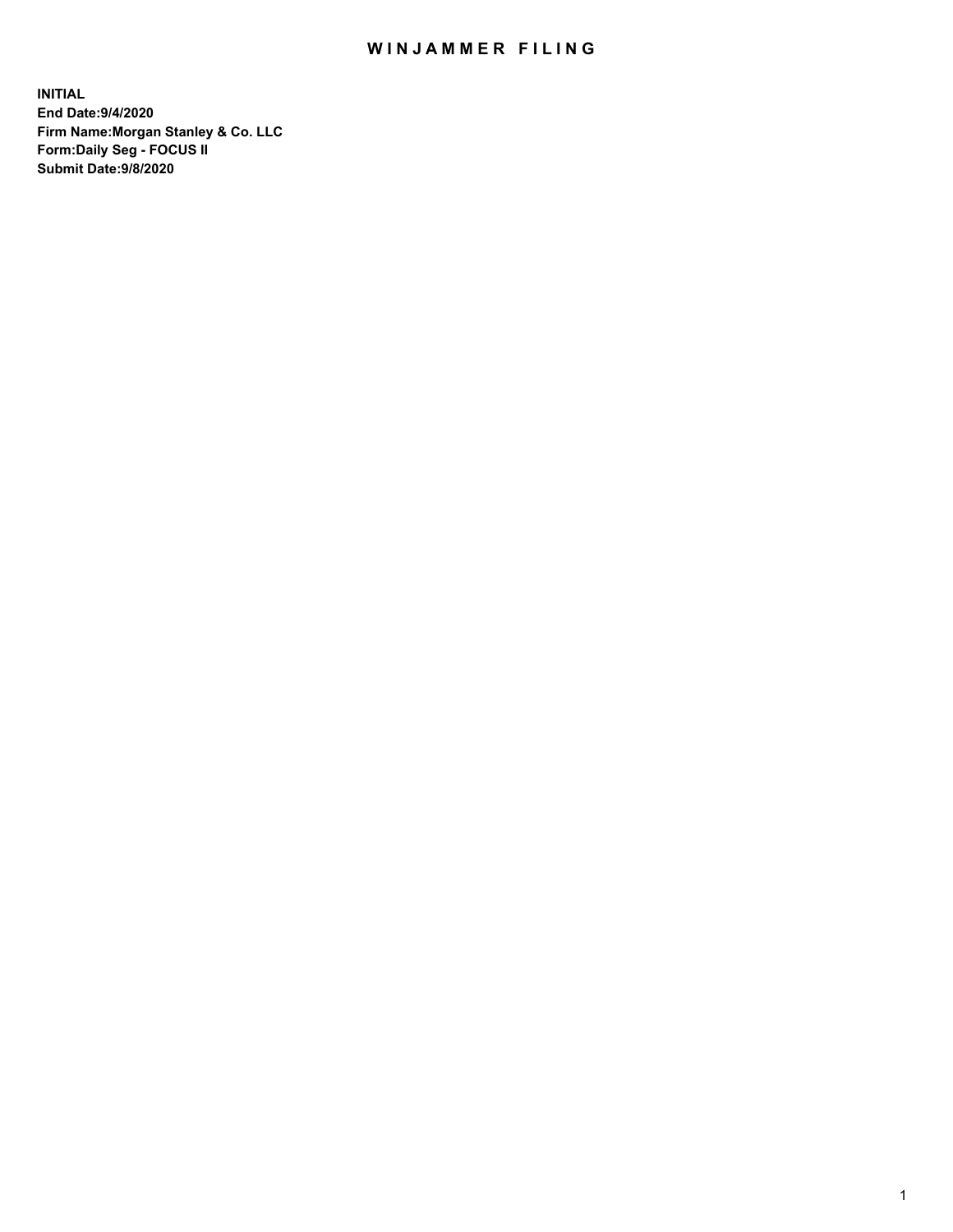**INITIAL End Date:9/4/2020 Firm Name:Morgan Stanley & Co. LLC Form:Daily Seg - FOCUS II Submit Date:9/8/2020 Daily Segregation - Cover Page**

| Name of Company                                                                                                                                                                                                                                                                                                                | Morgan Stanley & Co. LLC                        |
|--------------------------------------------------------------------------------------------------------------------------------------------------------------------------------------------------------------------------------------------------------------------------------------------------------------------------------|-------------------------------------------------|
| <b>Contact Name</b>                                                                                                                                                                                                                                                                                                            | <b>Ikram Shah</b>                               |
| <b>Contact Phone Number</b>                                                                                                                                                                                                                                                                                                    | 212-276-0963                                    |
| <b>Contact Email Address</b>                                                                                                                                                                                                                                                                                                   | lkram.shah@morganstanley.com                    |
| FCM's Customer Segregated Funds Residual Interest Target (choose one):<br>a. Minimum dollar amount: ; or<br>b. Minimum percentage of customer segregated funds required:%; or<br>c. Dollar amount range between: and; or<br>d. Percentage range of customer segregated funds required between:% and%.                          | 235,000,000<br><u>0</u><br><u>00</u><br>0 Q     |
| FCM's Customer Secured Amount Funds Residual Interest Target (choose one):<br>a. Minimum dollar amount: ; or<br>b. Minimum percentage of customer secured funds required:% ; or<br>c. Dollar amount range between: and; or<br>d. Percentage range of customer secured funds required between: % and %.                         | 140,000,000<br><u>0</u><br>0 <sub>0</sub><br>00 |
| FCM's Cleared Swaps Customer Collateral Residual Interest Target (choose one):<br>a. Minimum dollar amount: ; or<br>b. Minimum percentage of cleared swaps customer collateral required:% ; or<br>c. Dollar amount range between: and; or<br>d. Percentage range of cleared swaps customer collateral required between:% and%. | 92,000,000<br><u>0</u><br>0 Q<br>0 <sub>0</sub> |

Attach supporting documents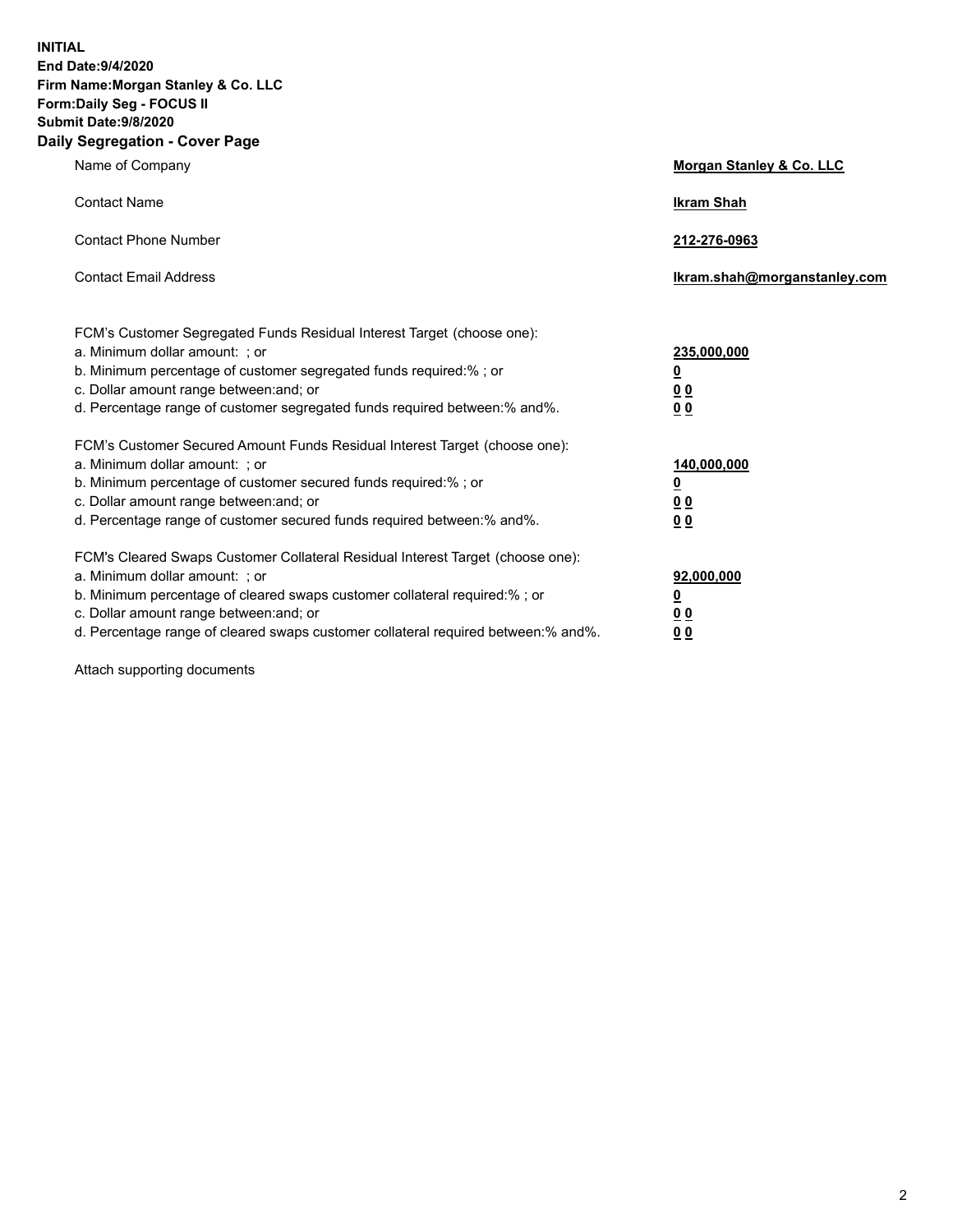|            | <b>INITIAL</b><br>End Date: 9/4/2020<br>Firm Name: Morgan Stanley & Co. LLC<br>Form: Daily Seg - FOCUS II<br>Submit Date: 9/8/2020<br><b>Daily Segregation - Secured Amounts</b> |                                                        |
|------------|----------------------------------------------------------------------------------------------------------------------------------------------------------------------------------|--------------------------------------------------------|
|            | Foreign Futures and Foreign Options Secured Amounts<br>Amount required to be set aside pursuant to law, rule or regulation of a foreign                                          | $0$ [7305]                                             |
| 1.         | government or a rule of a self-regulatory organization authorized thereunder<br>Net ledger balance - Foreign Futures and Foreign Option Trading - All Customers                  |                                                        |
|            | A. Cash<br>B. Securities (at market)                                                                                                                                             | 4,114,035,647 [7315]<br>2,869,784,257 [7317]           |
| 2.<br>3.   | Net unrealized profit (loss) in open futures contracts traded on a foreign board of trade<br>Exchange traded options                                                             | 499,791,270 [7325]                                     |
|            | a. Market value of open option contracts purchased on a foreign board of trade<br>b. Market value of open contracts granted (sold) on a foreign board of trade                   | 19,057,109 [7335]<br>-23,541,956 [7337]                |
| 4.<br>5.   | Net equity (deficit) (add lines 1.2. and 3.)<br>Account liquidating to a deficit and account with a debit balances - gross amount                                                | 7,479,126,327 [7345]<br>178,375,357 [7351]             |
|            | Less: amount offset by customer owned securities                                                                                                                                 | -175,355,929 [7352] 3,019,428<br>[7354]                |
| 6.         | Amount required to be set aside as the secured amount - Net Liquidating Equity<br>Method (add lines 4 and 5)                                                                     | 7,482,145,755 [7355]                                   |
| 7.         | Greater of amount required to be set aside pursuant to foreign jurisdiction (above) or line<br>6.                                                                                | 7,482,145,755 [7360]                                   |
| 1.         | FUNDS DEPOSITED IN SEPARATE REGULATION 30.7 ACCOUNTS<br>Cash in banks                                                                                                            |                                                        |
|            | A. Banks located in the United States<br>B. Other banks qualified under Regulation 30.7                                                                                          | 478,356,066 [7500]<br>764,126,608 [7520] 1,242,482,674 |
| 2.         | <b>Securities</b>                                                                                                                                                                | [7530]                                                 |
|            | A. In safekeeping with banks located in the United States<br>B. In safekeeping with other banks qualified under Regulation 30.7                                                  | 463,134,023 [7540]<br>0 [7560] 463,134,023 [7570]      |
| 3.         | Equities with registered futures commission merchants<br>A. Cash                                                                                                                 | 24,475,391 [7580]                                      |
|            | <b>B.</b> Securities<br>C. Unrealized gain (loss) on open futures contracts                                                                                                      | $0$ [7590]<br>2,716,045 [7600]                         |
|            | D. Value of long option contracts<br>E. Value of short option contracts                                                                                                          | <u>0</u> [7610]<br>0 [7615] 27,191,436 [7620]          |
| 4.         | Amounts held by clearing organizations of foreign boards of trade<br>A. Cash                                                                                                     | $0$ [7640]                                             |
|            | <b>B.</b> Securities<br>C. Amount due to (from) clearing organization - daily variation                                                                                          | $0$ [7650]<br>$0$ [7660]                               |
|            | D. Value of long option contracts<br>E. Value of short option contracts                                                                                                          | $0$ [7670]<br>0 [7675] 0 [7680]                        |
| 5.         | Amounts held by members of foreign boards of trade<br>A. Cash                                                                                                                    | 3,064,978,358 [7700]                                   |
|            | <b>B.</b> Securities<br>C. Unrealized gain (loss) on open futures contracts                                                                                                      | 2,406,650,234 [7710]                                   |
|            | D. Value of long option contracts                                                                                                                                                | 497,075,225 [7720]<br>19,057,109 [7730]                |
|            | E. Value of short option contracts                                                                                                                                               | <u>-23,541,956</u> [7735] 5,964,218,970<br>$[7740]$    |
| 6.<br>7.   | Amounts with other depositories designated by a foreign board of trade<br>Segregated funds on hand                                                                               | $0$ [7760]<br>$0$ [7765]                               |
| 8.<br>9.   | Total funds in separate section 30.7 accounts<br>Excess (deficiency) Set Aside for Secured Amount (subtract line 7 Secured Statement<br>Page 1 from Line 8)                      | 7,697,027,103 [7770]<br>214,881,348 [7380]             |
| 10.<br>11. | Management Target Amount for Excess funds in separate section 30.7 accounts<br>Excess (deficiency) funds in separate 30.7 accounts over (under) Management Target                | 140,000,000 [7780]<br>74,881,348 [7785]                |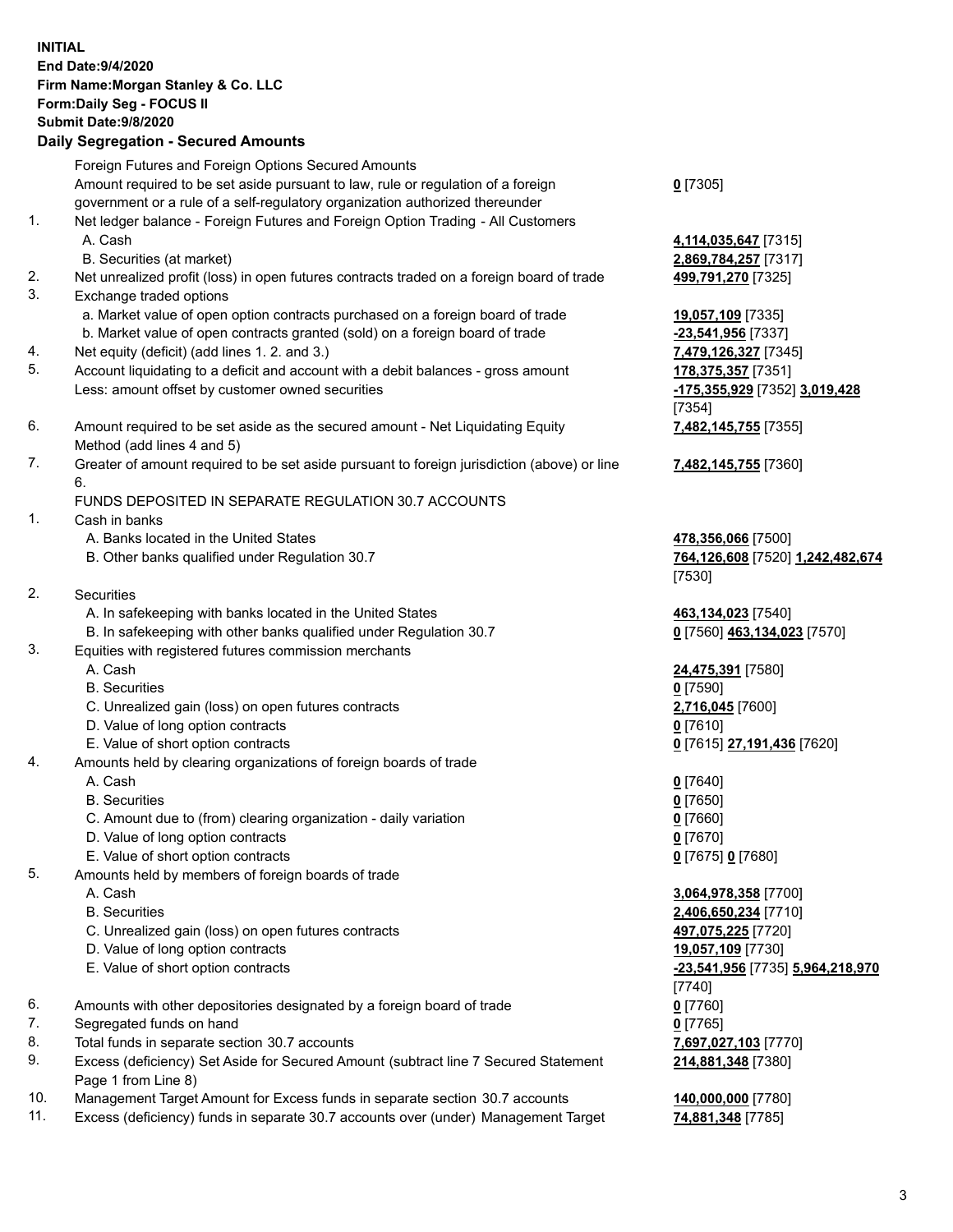|     | <b>INITIAL</b><br>End Date: 9/4/2020<br>Firm Name: Morgan Stanley & Co. LLC<br>Form: Daily Seg - FOCUS II<br>Submit Date: 9/8/2020<br>Daily Segregation - Segregation Statement |                               |
|-----|---------------------------------------------------------------------------------------------------------------------------------------------------------------------------------|-------------------------------|
|     | SEGREGATION REQUIREMENTS(Section 4d(2) of the CEAct)                                                                                                                            |                               |
| 1.  | Net ledger balance                                                                                                                                                              |                               |
|     | A. Cash                                                                                                                                                                         | 14,480,625,159 [7010]         |
|     | B. Securities (at market)                                                                                                                                                       | 8,957,191,190 [7020]          |
| 2.  | Net unrealized profit (loss) in open futures contracts traded on a contract market                                                                                              | 1,834,999,028 [7030]          |
| 3.  | Exchange traded options                                                                                                                                                         |                               |
|     | A. Add market value of open option contracts purchased on a contract market                                                                                                     | 559,966,455 [7032]            |
|     | B. Deduct market value of open option contracts granted (sold) on a contract market                                                                                             | 439,712,467 [7033]            |
| 4.  | Net equity (deficit) (add lines 1, 2 and 3)                                                                                                                                     | 25,393,069,365 [7040]         |
| 5.  | Accounts liquidating to a deficit and accounts with                                                                                                                             |                               |
|     | debit balances - gross amount                                                                                                                                                   | 856,518,293 [7045]            |
|     | Less: amount offset by customer securities                                                                                                                                      | -852,080,339 [7047] 4,437,954 |
|     |                                                                                                                                                                                 | [7050]                        |
| 6.  | Amount required to be segregated (add lines 4 and 5)<br>FUNDS IN SEGREGATED ACCOUNTS                                                                                            | 25,397,507,319 [7060]         |
| 7.  | Deposited in segregated funds bank accounts                                                                                                                                     |                               |
|     | A. Cash                                                                                                                                                                         | 2,751,219,876 [7070]          |
|     | B. Securities representing investments of customers' funds (at market)                                                                                                          | $0$ [7080]                    |
|     | C. Securities held for particular customers or option customers in lieu of cash (at                                                                                             | 1,157,049,074 [7090]          |
|     | market)                                                                                                                                                                         |                               |
| 8.  | Margins on deposit with derivatives clearing organizations of contract markets                                                                                                  |                               |
|     | A. Cash                                                                                                                                                                         | 13,801,440,170 [7100]         |
|     | B. Securities representing investments of customers' funds (at market)                                                                                                          | $0$ [7110]                    |
|     | C. Securities held for particular customers or option customers in lieu of cash (at                                                                                             | 7,800,142,116 [7120]          |
|     | market)                                                                                                                                                                         |                               |
| 9.  | Net settlement from (to) derivatives clearing organizations of contract markets                                                                                                 | 143,406,484 [7130]            |
| 10. | Exchange traded options                                                                                                                                                         |                               |
|     | A. Value of open long option contracts                                                                                                                                          | 559,966,455 [7132]            |
|     | B. Value of open short option contracts                                                                                                                                         | 439,712,467 [7133]            |
| 11. | Net equities with other FCMs                                                                                                                                                    |                               |
|     | A. Net liquidating equity                                                                                                                                                       | 10,828,364 [7140]             |
|     | B. Securities representing investments of customers' funds (at market)                                                                                                          | $0$ [7160]                    |
|     | C. Securities held for particular customers or option customers in lieu of cash (at                                                                                             | $0$ [7170]                    |
|     | market)                                                                                                                                                                         |                               |
| 12. | Segregated funds on hand                                                                                                                                                        | $0$ [7150]                    |
| 13. | Total amount in segregation (add lines 7 through 12)                                                                                                                            | 25,784,340,072 [7180]         |
| 14. | Excess (deficiency) funds in segregation (subtract line 6 from line 13)                                                                                                         | 386,832,753 [7190]            |
| 15. | Management Target Amount for Excess funds in segregation                                                                                                                        | 235,000,000 [7194]            |
| 16. | Excess (deficiency) funds in segregation over (under) Management Target Amount                                                                                                  | 151,832,753 [7198]            |

16. Excess (deficiency) funds in segregation over (under) Management Target Amount Excess